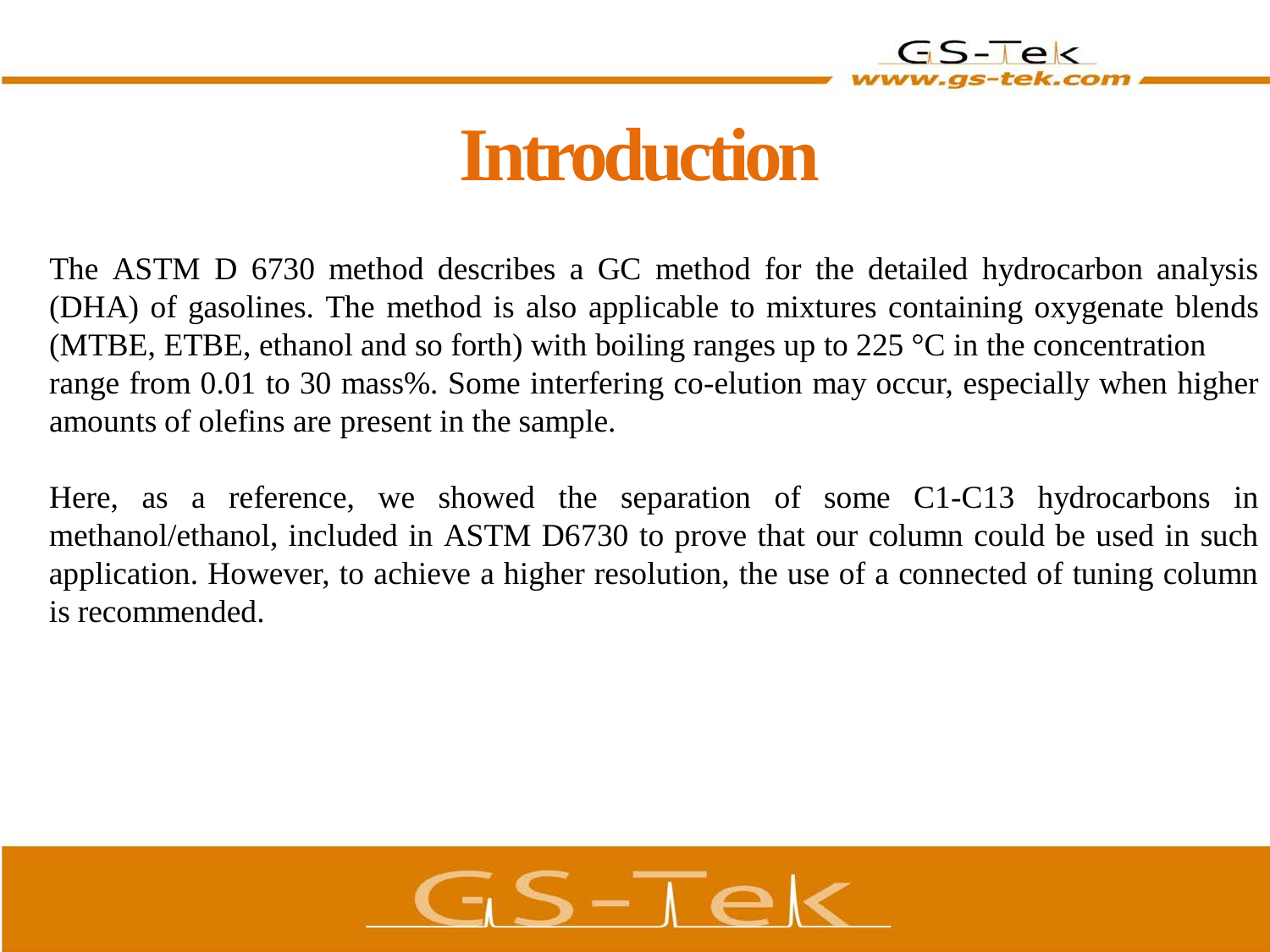

# **Instrumentation Conditions**

- GC: Agilent 7890 w/ FID
- Cat no: *9006-Pona 100m x 0.25mm x 0.5um*
- Oven: 40 ℃ (8min) 10 ℃ /min 90 ℃ (10min) 5 ℃ /min 150 ℃ (10min) 10 ℃ /min 220 ℃ (1min)
- Carrier: Hydrogen, column flow 0.9ml/min
- Inlet: Split, 250 ℃, split flow 60ml/min
- Detector: FID 325 ℃
- Samples: C5-C13 hydrocarbons in methanol

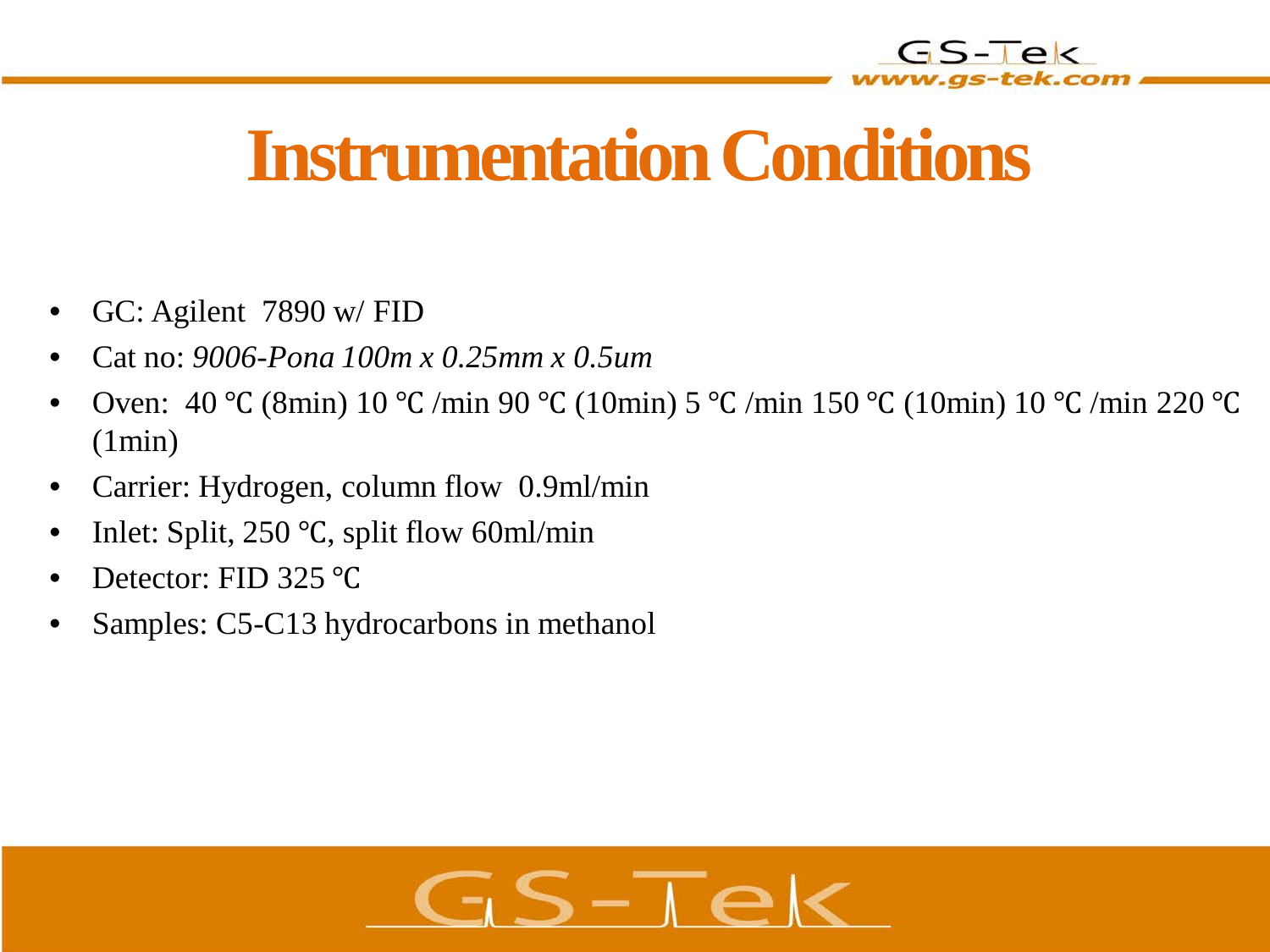

 $\overline{\mathbf{S}} - \overline{\mathbf{I}} \mathbf{e}$ €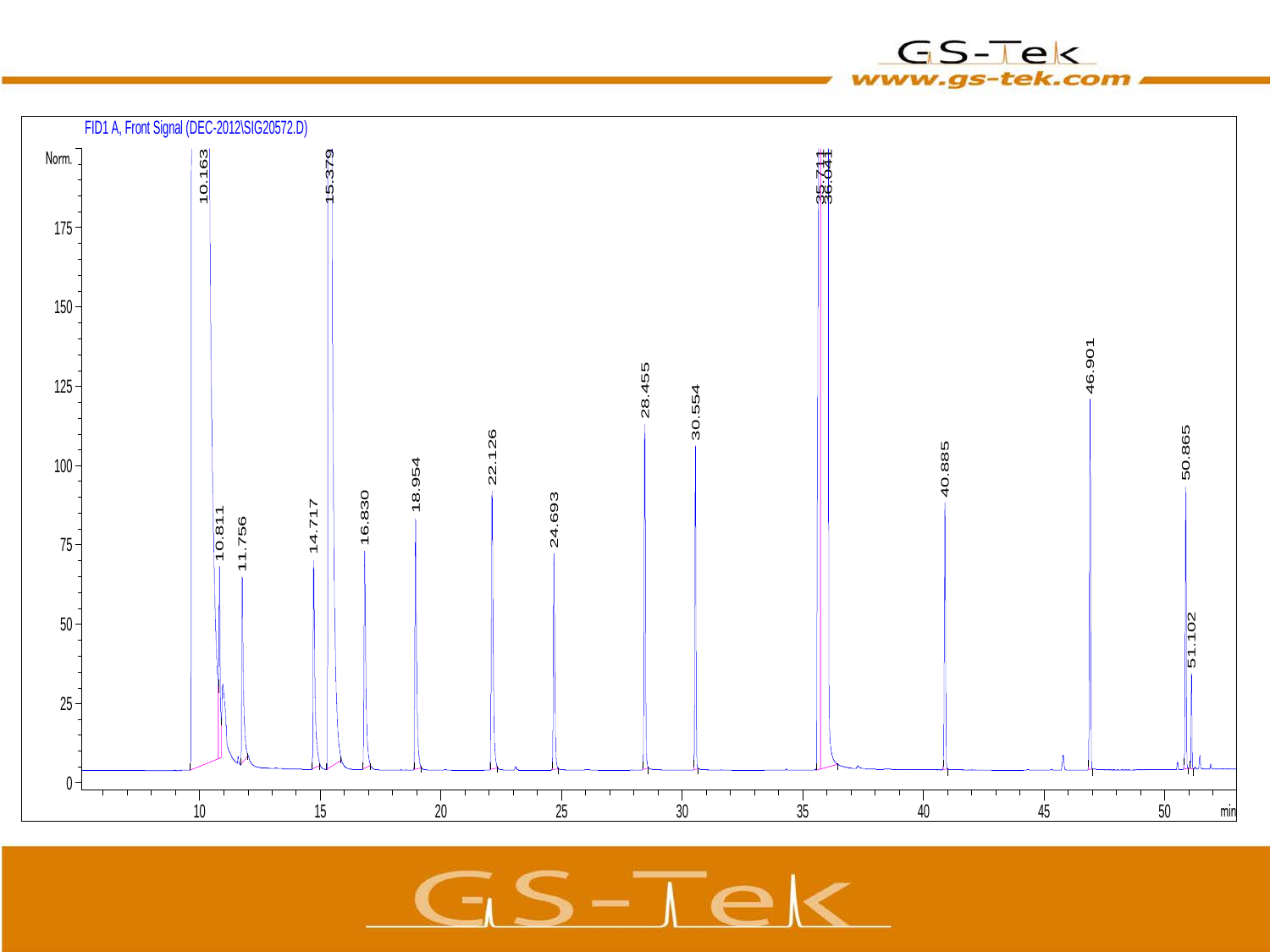#### **Peak Identifications and Resolutions**

| Peak #         | Compound            | Concentration(% in ethanol) | <b>Retention Time</b> | <b>Resolution</b> |
|----------------|---------------------|-----------------------------|-----------------------|-------------------|
| $\mathbf{1}$   | Ethanol             | 0.250                       | 10.977                | 3.79              |
| $\overline{2}$ | Pentane             | 0.020                       | 11.682                |                   |
| 3              | Hexane              | 0.020                       | 14.738                |                   |
| 4              | 2-butanol*          | N/A                         | 15.427                |                   |
| 5              | Benzene             | 0.020                       | 15.427                | 0.00              |
| 6              | Heptane             | 0.020                       | 16.856                |                   |
| $\overline{7}$ | Toluene             | 0.020                       | 18.974                |                   |
| 8              | Octane              | 0.020                       | 22.147                |                   |
| 9              | P-xylene            | 0.020                       | 24.704                |                   |
| 10             | Nonane              | 0.020                       | 28.464                |                   |
| 11             | Decane              | 0.020                       | 30.559                |                   |
| 12             | Undecanea           | 0.020                       | 35.710                |                   |
| 13             | unknown*            | N/A                         | 36.168                | 2.64              |
| 14             | Dodecane            | 0.020                       | 40.889                |                   |
| 15             | Tridecane           | 0.020                       | 46.903                |                   |
| 16             | Naphthalene         | 0.020                       | 50.860                |                   |
| 17             | 1-Methylnaphthalene | 0.010                       | 51.100                | 5.64              |

 $GS-TeV$ 

\* the compounds are the impurities in ethanol and co-eluted with components in ASTM-D-6730.

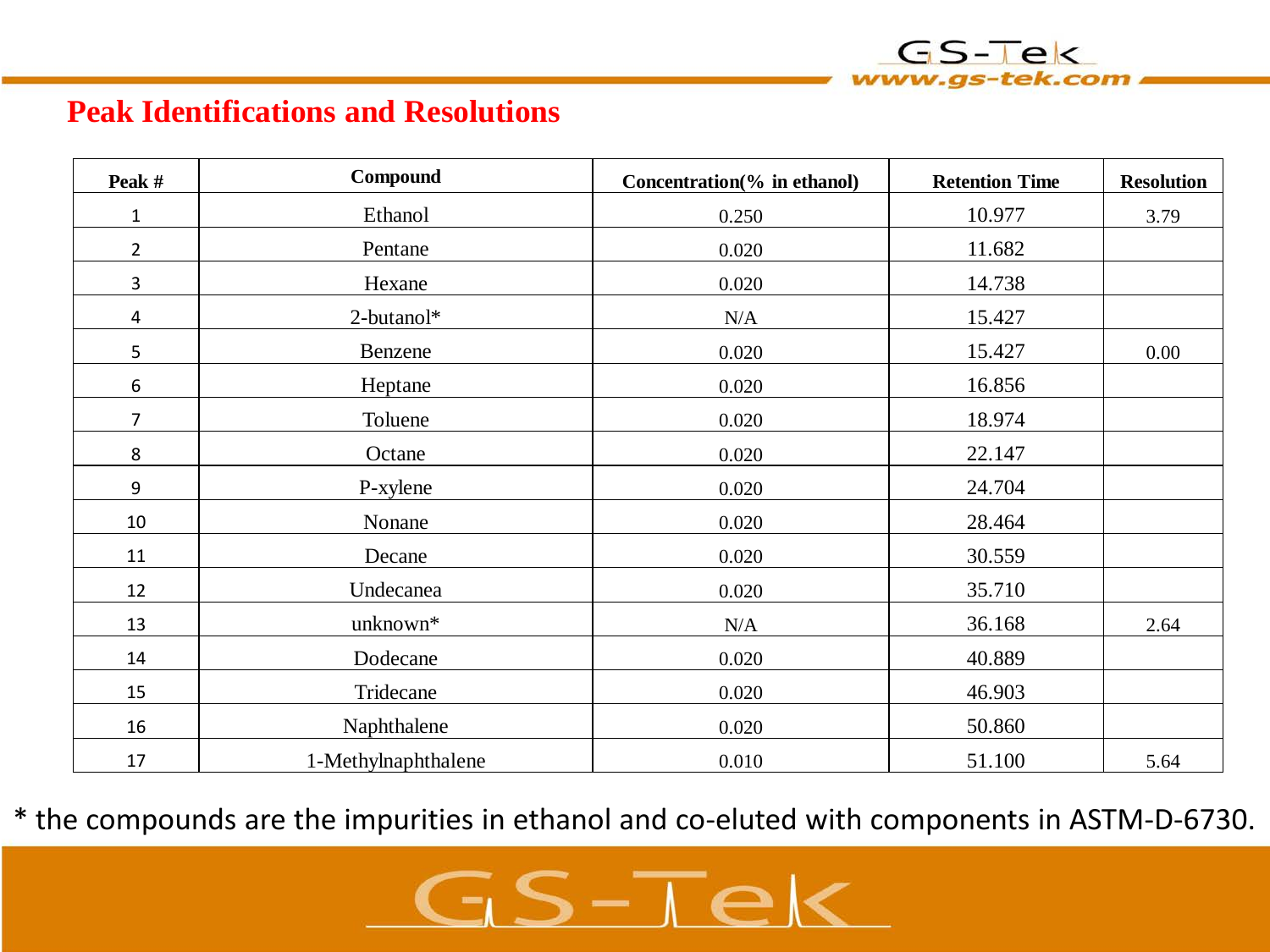

# **Instrumentation Conditions**

- GC: Agilent 7890 w/ FID
- Cat no: *9006-Pona 100m x 0.25mm x 0.5um*
- Oven: 35 ℃
- Carrier: Hydrogen, column flow 0.9ml/min
- Inlet: Split, 250 °C, split flow 60ml/min
- Detector: FID 325 ℃
- Samples : C1-C6 in methanol

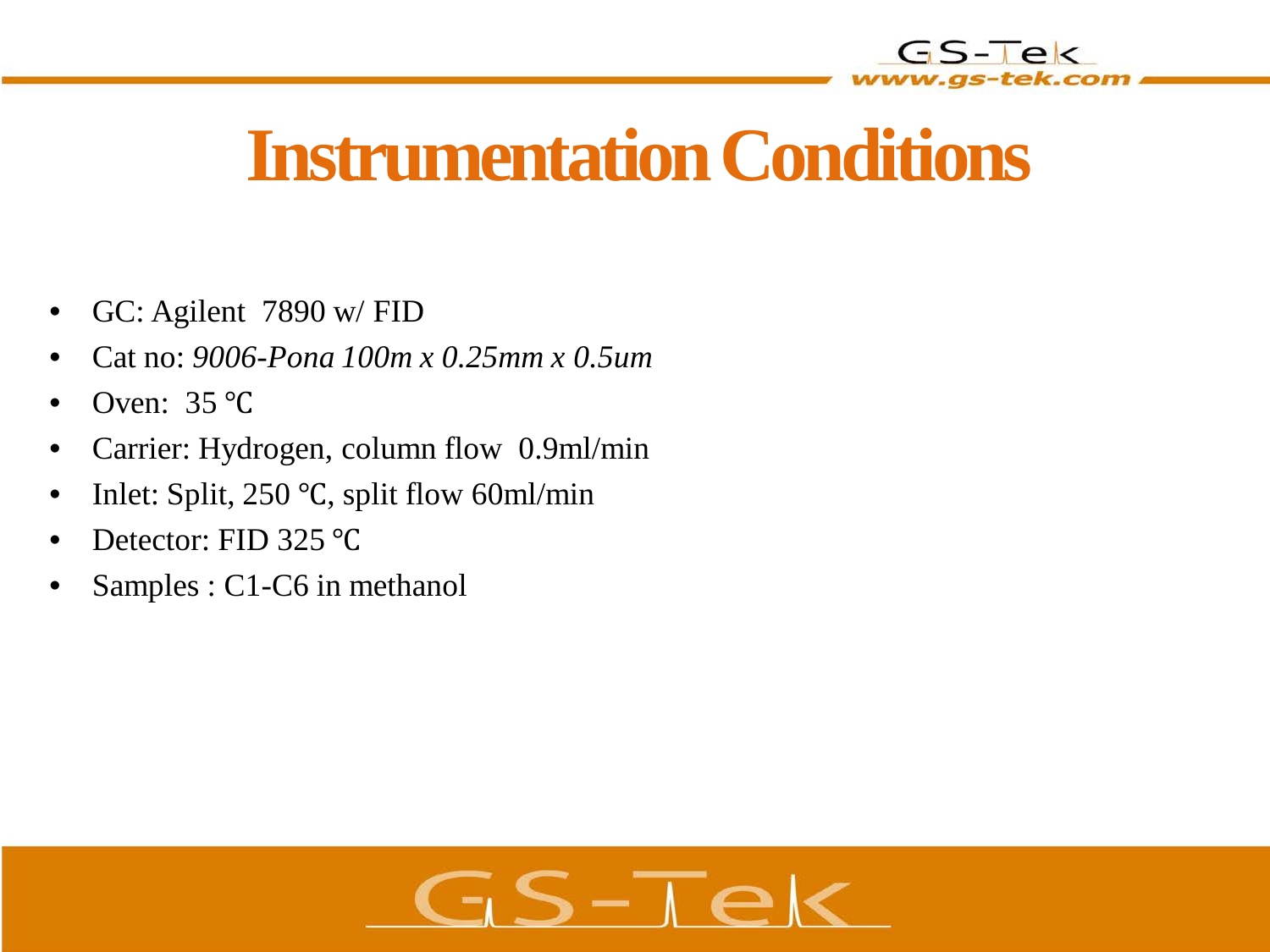

GS-Tek www.gs-tek.com

 $5-\overline{16}$ ⊂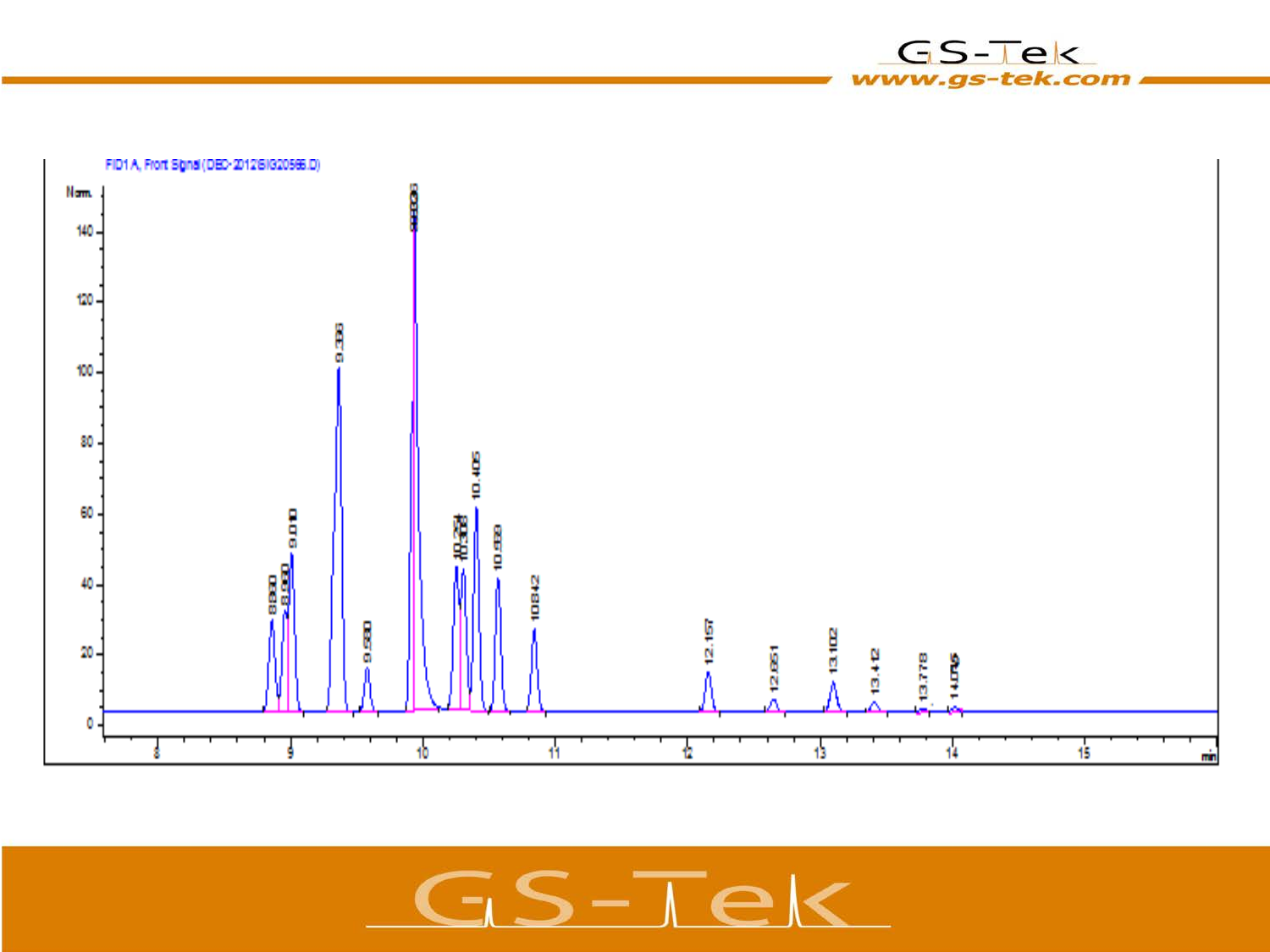#### **Peak Identifications and Resolutions**

| Peak #         | Compound                  | <b>Retention Time</b> | <b>Resolution</b> |
|----------------|---------------------------|-----------------------|-------------------|
| $\mathbf{1}$   | <b>Methane</b>            | 8.860                 |                   |
| $\overline{2}$ | Ethylene/acetylene        | 8.960                 | 2.24              |
| 3              | <b>Ethane</b>             | 9.010                 | 1.16              |
| 4              | Propane/propylene         | 9.366                 |                   |
| 5              | Propadiene                | 9.580                 |                   |
| 6              | <b>Iso-Butane</b>         | 9.932                 |                   |
| $\overline{7}$ | <b>Methnol</b>            | 9.937                 | 0.14              |
| 8              | <b>N-Butane</b>           | 10.254                |                   |
| 9              | 1-Butene                  | 10.308                | 1.21              |
| $10\,$         | <b>Trans-2-Butene</b>     | 10.405                | 2.19              |
| 11             | <b>Iso-Butylene</b>       | 10.569                | 3.61              |
| 12             | Cis-2-Butene              | 10.842                | 2.24              |
| 13             | <b>Iso-Pentane</b>        | 12.157                | 1.16              |
| 14             | N-Pentane                 | 12.651                |                   |
| 15             | Pentene-1/Trans-2-Pentene | 13.102                |                   |
| 16             | 2-Methyl-2-butene         | 13.412                |                   |
| 17             | <b>Cis-2-Pentene</b>      | 13.778                | 0.14              |
| 18             | N-Hexane                  | 14.076                |                   |

GS-Tek www.gs-tek.com

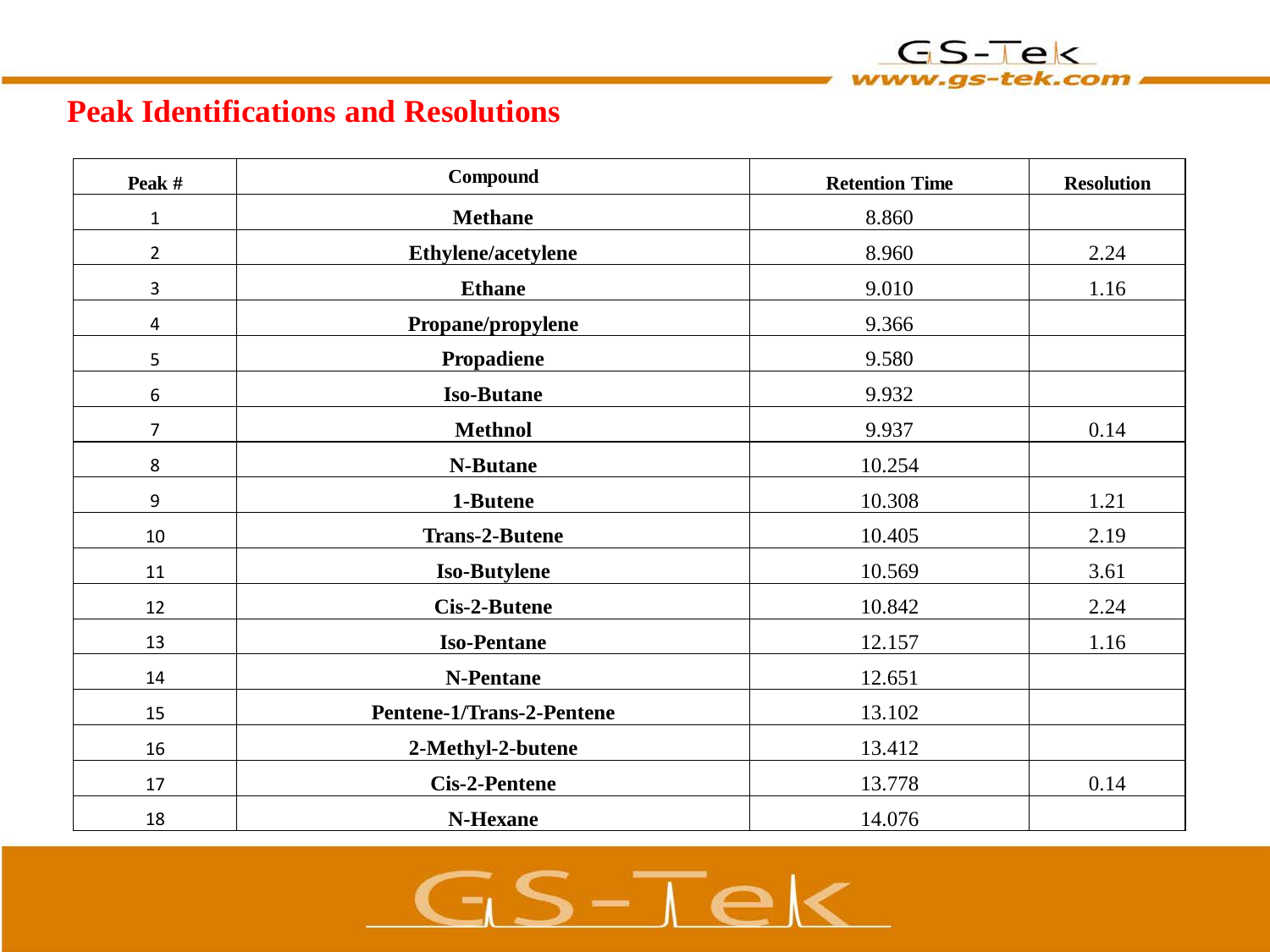

# **Instrumentation Conditions**

- GC: Agilent 7890 w/ FID
- Cat no: *9006-Pona 100m x 0.25mm x 0.5um*
- Oven: 38 ℃
- Carrier: Hydrogen, column flow 0.9ml/min
- Inlet: Split, 250 °C, split flow 60ml/min
- Detector: FID 325 ℃
- Sample: hydrocarbons #2 in methanol

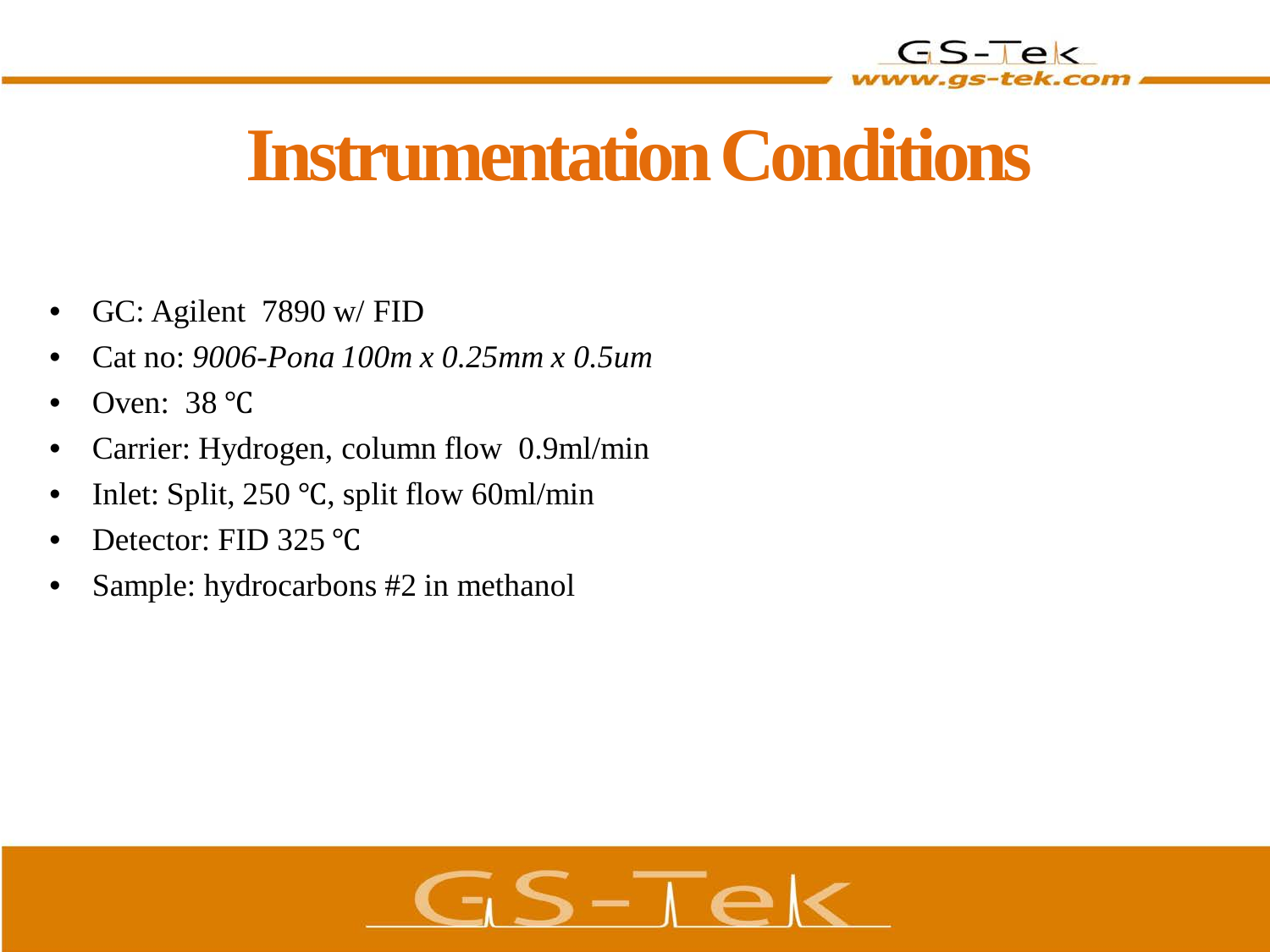

GS-Tek www.gs-tek.com

 $S-\overline{1}\epsilon$ C